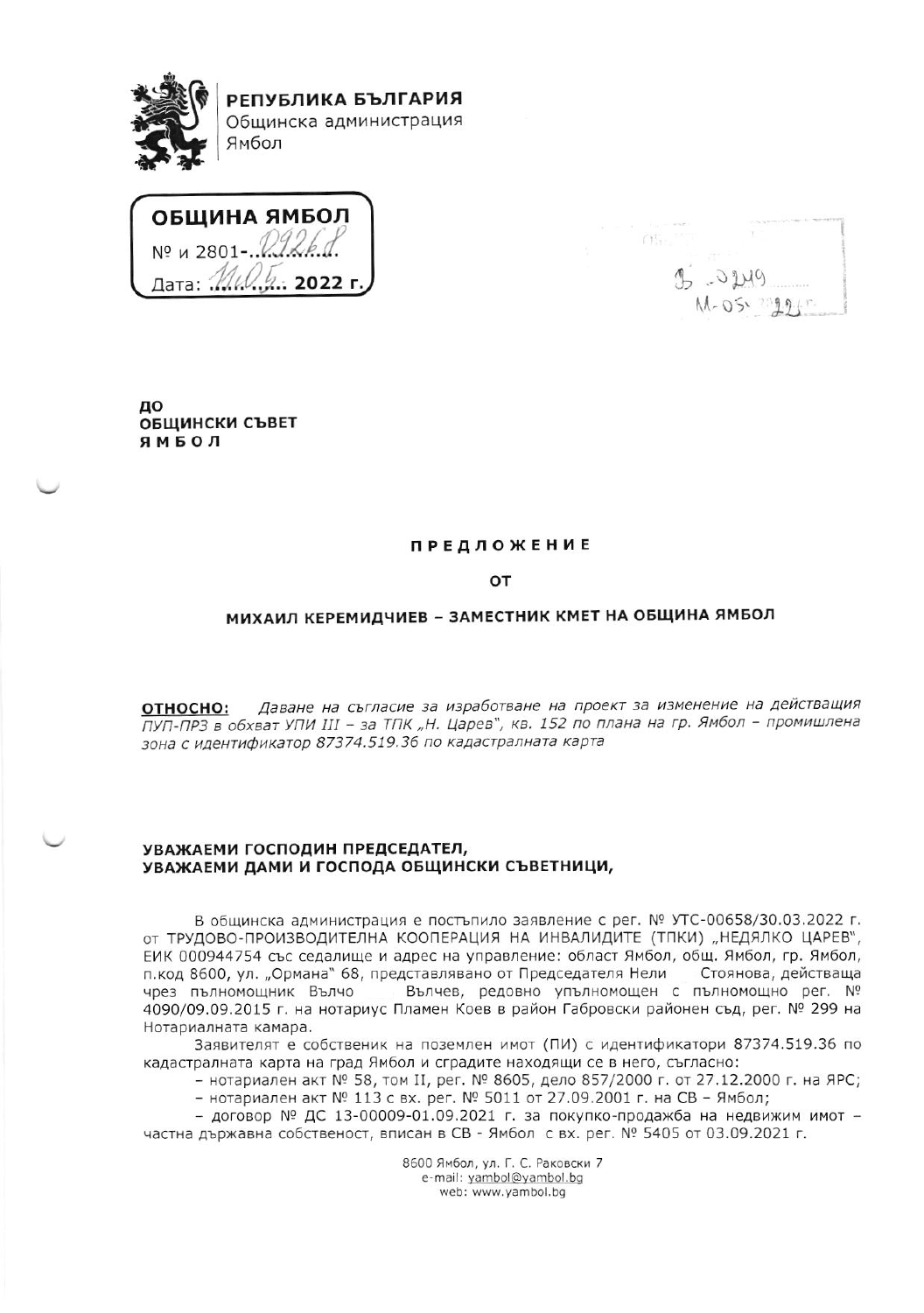Поземлен имот с идентификатор 87374.519.36 по кадастралната карта на гр. Ямбол съответства на имот пл. № 7890 по кадастрален план, одобрен със Заповед № I-А-1273/14.09.1990 г., за който е образуван урегулиран поземлен имот (УПИ) III-за ТПК "Н. Царев", кв. 152 по плана на гр. Ямбол - промишлена зона.

Искането е за разрешаване изменение на действащия Подробен устройствен план (ПУП) - План за регулация и застрояване (ПРЗ) за урегулиран поземлен имот (УПИ) III- за ТПК "Н. Царев", кв. 152 по плана на гр. Ямбол - промишлена зона, одобрен със Заповед № I-A-1273/14.09.1990 г.

Съгласно действащия Общ устройствен план (ОУП) на община Ямбол, одобрен с Решение № Х-6/30.06.2016 г. на Общински съвет - Ямбол, поземлен имот с идентификатор 87374.519.36 по кадастралната карта на гр. Ямбол попада в устройствена зона за предимно производствени дейности (Пп) с определени градоустройствени показатели П застр. - от 50% до 80%, К инт.- от 1.0 до 2.5 и П озел.- от 20% до 40 %.

Във връзка с бъдещи инвестиционни намерения на заявителя, изменението на действащия ПУП - ПРЗ за УПИ III-за ТПК "Н. Царев", кв. 152 по плана на гр. Ямбол промишлена зона се състои в поставяне на вътрешните регулационни линии и уличната регулационна линия, определяща границата с прилежащата улица "Ормана" в съответствие с кадастралните граници на имота, определяне на конкретно предназначение "за производствени и складови нужди, търговия и услуги, фотоволтаична централа и соларни системи за производство на ел. енергия", с определени ограничителни линии на застрояване и въвеждане на показатели за устройство и застрояване, като се въвежда устройствена зона за предимно производствени дейности (Пп), със следните градоустройствени показатели: П застр. - до 80%, К инт. - до 2.5, П озел. - мин. 20%, като една трета от нея трябва да бъде осигурена за озеленяване с дървесна растителност, начин на застрояване - свободно.

Въвеждането на устройствената зона за предимно производствени дейности (Пп) с посочените градоустройствени показатели е в съответствие с действащия ОУП на община Ямбол.

Съгласно влязлата в сила кадастрална карта на гр. Ямбол, имотът предмет на разработката е с кадастрален идентификатор 87374.519.36 и същият следва да бъде вписан в номера на урегулирания поземлен имот III, кв. 152 по плана на град Ямбол - промишлена зона.

Заявителят електроразпределителната e присъединен КЪМ мрежа на "Електроразпределение ЮГ" ЕАД, съгласно удостоверение № 9834619-1/28.04.2022 г. и към мрежите на "Водоснабдяване и канализация" ЕООД - гр. Ямбол, съгласно договор № 26/27.04.2022 г.

Към заявлението са приложени: техническо задание, скици с предложение за изменение на плана за регулация и плана за застрояване, скица № 66/17.02.2022 г. на община Ямбол, нотариален акт № 58, том II, рег. № 8605, дело 857/2000 г. от 27.12.2000 г. на ЯРС, нотариален акт № 113 с вх. рег. № 5011 от 27.09.2001 г. на СВ - Ямбол, договор № ДС 13-00009-01.09.2021 г. за покупко-продажба на недвижим имот - частна държавна собственост, вписан в СВ - Ямбол с вх. рег. № 5405 от 03.09.2021 г. и пълномощно.

Искането е заявено на основание чл. 135, ал. 1 от Закона за устройство на територията и същото не противоречи на действащата нормативна уредба за устройство на територията и е в съответствие с ОУП.

Гореописаното изменение на действащия ПУП - ПРЗ за УПИ III-за ТПК "Н. Царев", кв. 152 по плана на гр. Ямбол - промишлена зона е допустимо съгласно разпоредбите на чл. 134, ал. 2, т. 2 и т. 6 от ЗУТ и § 8, ал. 2, т. 2 и т. 3 от Преходните разпоредби (ПР) на ЗУТ.

По процедура за разрешаване на гореописаното изменение на действащия ПУП - ПРЗ има становище № СГА-015/09.05.2022 г. на главния архитект на община Ямбол.

Съгласието на Общински съвет - Ямбол се изисква, поради това, че предмет на изменението е и уличната регулационна линия, определяща границата с прилежащата улица "Ормана", която се поставя в съответствие с кадастралната граница на имота. Улицата е с идентификатор 87374.518.40 по кадастралната карта, общинска публична собственост, вид територия - урбанизирана с начин на трайно ползване (НТП) - за първостепенна улица.

Предвид гореизложеното предлагам Общинският съвет да вземе следното

# РЕШЕНИЕ:

На основание чл. 21, ал. 1, т. 8 от Закона за местното самоуправление и местната администрация, чл. 8, ал. 1 от Закона за общинската собственост и във връзка с чл. 134, ал.

8600 Ямбол, ул. Г. С. Раковски 7 e-mail: yambol@yambol.bq web: www.yambol.bg